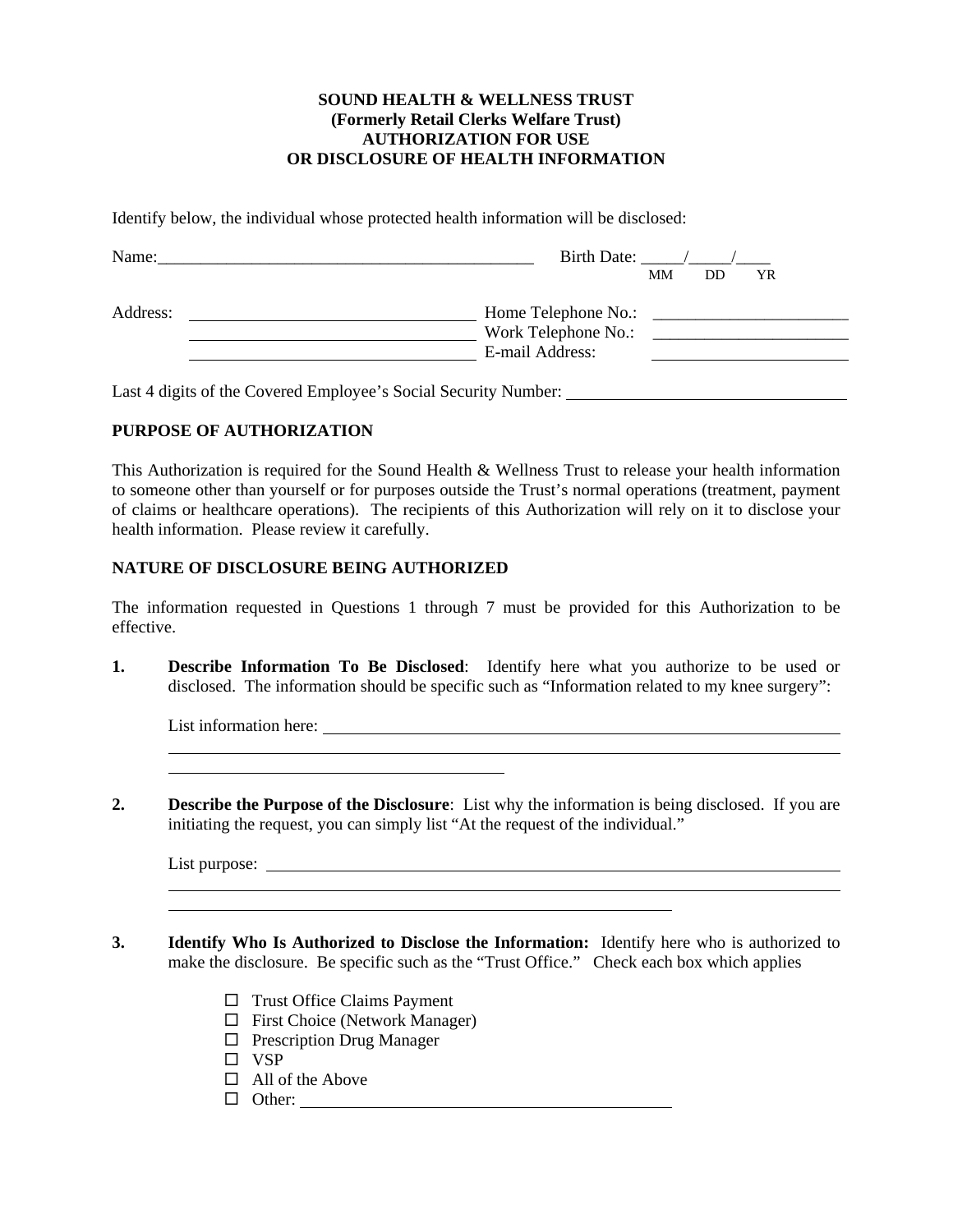- **4. Identify Who Will Receive the Information:** List here who is authorized to receive information such as "Mary Jones, my spouse" or "John Doe, my union representative."
- **5. Identify How To Provide Information:** Where and how should the information be disclosed? List address, e-mail, facsimile, etc. Please remember that the information being sent is your private health information.
- **6. Expiration Date of Authorization:** Indicate when your authorization will end. This can be a date ("December 31, 2004") or the happening of an event ("when decision is reached on my appeal"). Unless otherwise indicated this authorization will be good for one year.

Choose and complete one:

l l

l l

- a. On \_\_\_\_\_\_\_/\_\_\_\_\_\_\_/\_\_\_\_\_\_\_ MM DD YR
- b.  $\Box$  Upon the occurrence of the following event:
- **7. Signature and Date:** This document must be signed and dated.

| Signature and Date: |  |  |  |  |
|---------------------|--|--|--|--|
|---------------------|--|--|--|--|

l

# **STATEMENT OF RIGHTS REGARDING THIS AUTHORIZATION**

**General Rights**. I understand I am not required to sign this form and that a Covered Entity receiving it cannot condition treatment, payment or eligibility on my decision to sign this form. I understand, however, that the Sound Health & Wellness Trust can condition enrollment in the Plan or eligibility for benefits on receiving an authorization if the purpose is to allow the Trust to obtain information it needs to make an eligibility, enrollment or underwriting decision and psychotherapy notes are not requested.

**Right to Revoke.** I understand that I have the right to revoke this authorization in writing except as to uses and/or disclosures already made in reliance on it. Authorization revocation forms can be obtained by contacting the Trust Office listed in the Sound Health & Wellness Trust's Privacy Notice.

**Effect of Disclosure.** I understand that if the persons to whom my health information is disclosed are not subject to the HIPAA Privacy Rule (i.e. are not a health plan, health care provider or health care clearinghouse), the disclosed health information may no longer be protected by the HIPAA Privacy Rule and may be redisclosed without my authorization.

**Retention and Right to Copy.** I understand that a Covered Entity which receives this Authorization must retain a copy and that I am required to receive a signed copy as well.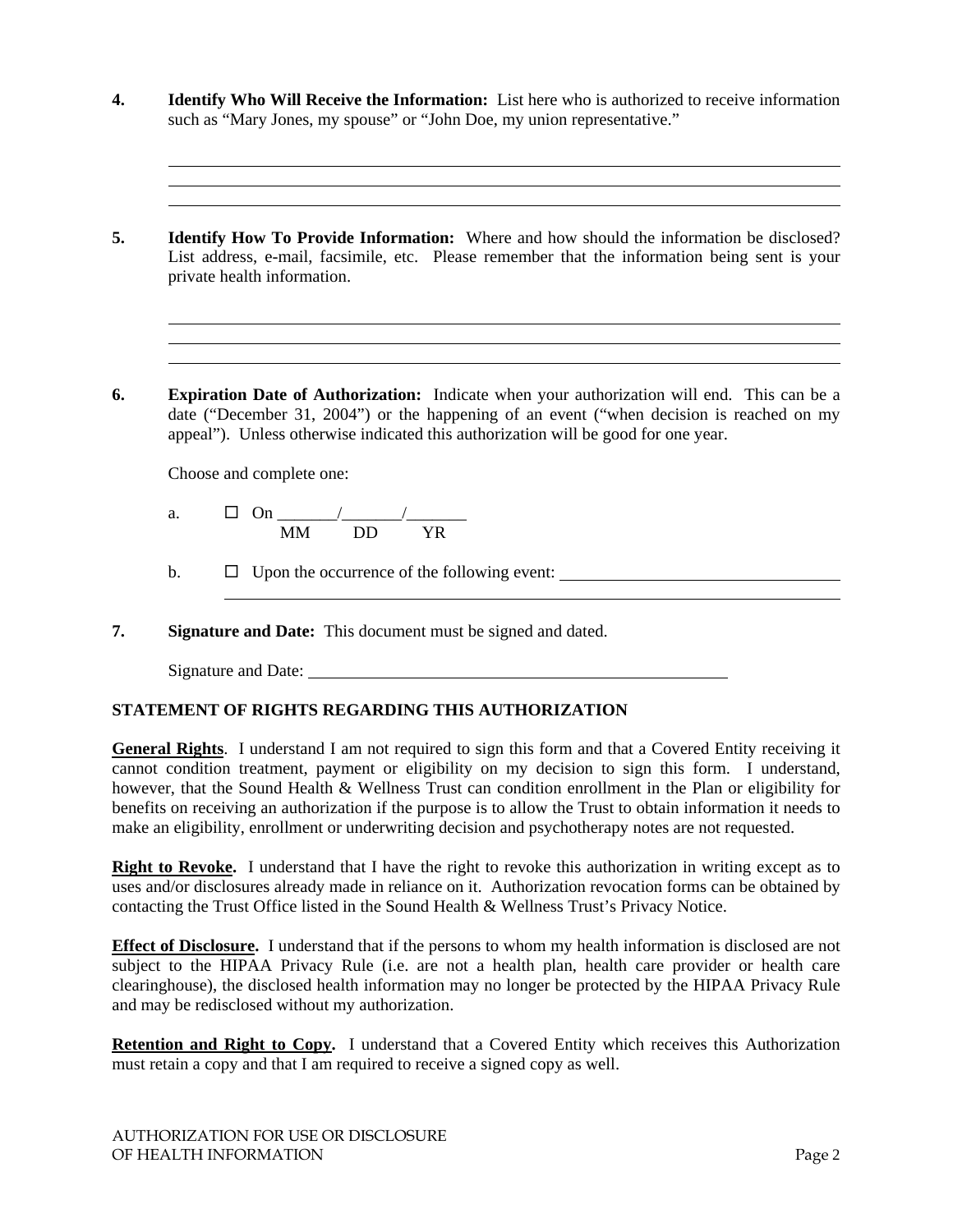**Provisions Related to Psychotherapy Notes.** I understand that an Authorization is required for any use or disclosure of psychotherapy notes except in the limited situations dealing with treatment, training or defense of legal actions as defined in 45 CFR 164.508(a)(2).

### **PERSONAL REPRESENTATIVE**

l

### **This section only needs to be answered if this authorization is being completed by someone other than the individual who is the subject of the health information.**

The Sound Health & Wellness Trust, for purposes of the Privacy Rule will treat a properly designated personal representative as the individual without the need for an authorization. This will apply when the individual is deceased, a personal representative has been designated in accordance with applicable law, or the individual is an unemancipated minor and state law does not prohibit disclosure to a parent or other guardian. The Trust reserves the right to decline to recognize an individual as a personal representative if there is a reasonable belief that the individual whose information would be disclosed has been or could be subject to abuse, neglect or endangerment by disclosure. Disclosure also will not be made if inconsistent with applicable law.

Except as limited by state law of the Privacy Rules, no authorization is needed to disclose information to a natural parent or legal guardian of an unemancipated minor.

- a. Name of Personal Representative:
- b. Basis for Being Personal Representative (e.g. parent, executed health care power of attorney, etc.) Attach a copy of any document creating your authority to act for the named individual.

| Address:   | <u> 1989 - Johann Barbara, marka a shekara tsa 1989 - An tsa 1989 - An tsa 1989 - An tsa 1989 - An tsa 1989 - An</u>                                                                                                                                                                                                                                                                                                                              |
|------------|---------------------------------------------------------------------------------------------------------------------------------------------------------------------------------------------------------------------------------------------------------------------------------------------------------------------------------------------------------------------------------------------------------------------------------------------------|
|            | Date: $\frac{1}{\sqrt{1-\frac{1}{2}} \cdot \frac{1}{2} \cdot \frac{1}{2} \cdot \frac{1}{2} \cdot \frac{1}{2} \cdot \frac{1}{2} \cdot \frac{1}{2} \cdot \frac{1}{2} \cdot \frac{1}{2} \cdot \frac{1}{2} \cdot \frac{1}{2} \cdot \frac{1}{2} \cdot \frac{1}{2} \cdot \frac{1}{2} \cdot \frac{1}{2} \cdot \frac{1}{2} \cdot \frac{1}{2} \cdot \frac{1}{2} \cdot \frac{1}{2} \cdot \frac{1}{2} \cdot \frac{1}{2} \cdot \frac{1}{2} \cdot \frac{1}{2}$ |
| Mail to:   | Privacy Contact Person or<br>Name of the SHWT Customer Service Representative you have been<br>speaking with<br>201 Queen Anne Ave. N. Suite 100<br>Seattle, WA 98109                                                                                                                                                                                                                                                                             |
| Or Fax to: | Privacy Contact Person or<br>Name of the SHWT Customer Service Representative you have been<br>speaking with                                                                                                                                                                                                                                                                                                                                      |

206-352-9730 or 1-866-277-3927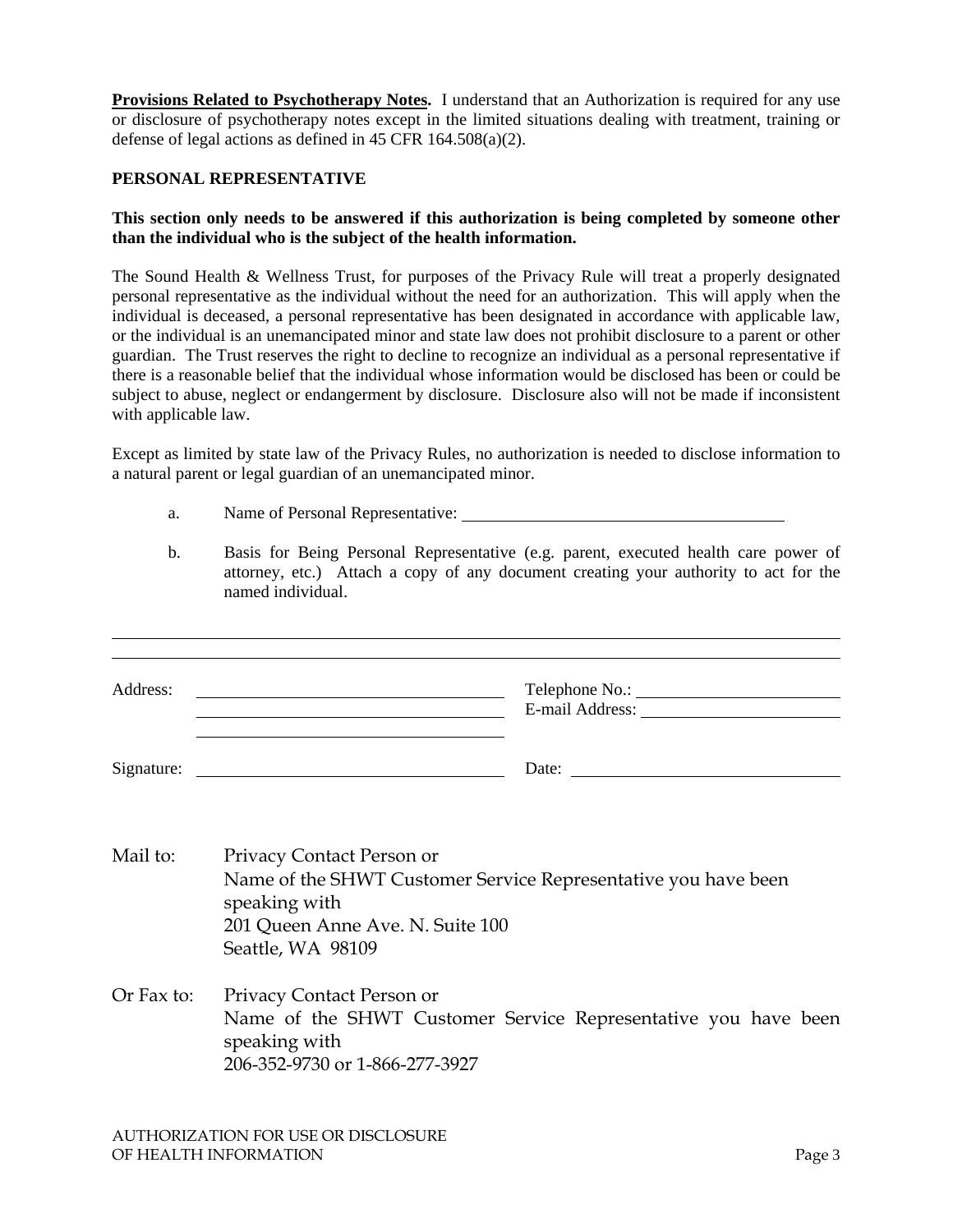# **SOUND HEALTH & WELLNESS TRUST (FORMERLY RETAIL CLERKS WELFARE TRUST) REQUEST FOR RESTRICTIONS ON THE USE AND/OR DISCLOSURE OF PHI**

| Participant Name:                                                                                                                             | Birth Date: $\frac{\sqrt{2}}{2}$                                                                                                                                                                                                                                                                                                                                                                                                                                                                                                                                                                                                                                                                                    |
|-----------------------------------------------------------------------------------------------------------------------------------------------|---------------------------------------------------------------------------------------------------------------------------------------------------------------------------------------------------------------------------------------------------------------------------------------------------------------------------------------------------------------------------------------------------------------------------------------------------------------------------------------------------------------------------------------------------------------------------------------------------------------------------------------------------------------------------------------------------------------------|
| Address:                                                                                                                                      | MM / DD / YR                                                                                                                                                                                                                                                                                                                                                                                                                                                                                                                                                                                                                                                                                                        |
| Home Telephone Number:                                                                                                                        | Participant Identification Number and/or Social Security Number: ________________                                                                                                                                                                                                                                                                                                                                                                                                                                                                                                                                                                                                                                   |
| may remove this restriction in the future, if I am notified in advance.<br>description of the specific health information I wish to restrict: | I, ______________________, am requesting that the Sound Health & Wellness Trust restrict the use<br>and/or disclosure of my health information (information that constitutes protected health<br>information as defined in the Privacy Rule of the Administrative Simplification provisions of the<br>Health Insurance Portability and Accountability Act of 1996) in the manner described below. I<br>understand that the Plan may deny this request for any reason. I also understand that if agreed to,<br>the Plan may not be able to honor this request if I require emergency treatment and that the Plan<br>Description of Restriction of the Health Information to be Used or Disclosed. The following is a |
| the health information described above.                                                                                                       | Persons/Organizations Restricted from Use and/or Disclosure of Health Information. I request<br>that the following person(s) and/or organization(s) not be allowed to use, receive and/or disclose                                                                                                                                                                                                                                                                                                                                                                                                                                                                                                                  |
| By signing this form, I am confirming that it accurately reflects my wishes.                                                                  |                                                                                                                                                                                                                                                                                                                                                                                                                                                                                                                                                                                                                                                                                                                     |
| Signature                                                                                                                                     | Date                                                                                                                                                                                                                                                                                                                                                                                                                                                                                                                                                                                                                                                                                                                |
| If signed by personal representative:<br>Name of personal representative:                                                                     |                                                                                                                                                                                                                                                                                                                                                                                                                                                                                                                                                                                                                                                                                                                     |
| Relationship to participant or nature of authority: _____________________________                                                             |                                                                                                                                                                                                                                                                                                                                                                                                                                                                                                                                                                                                                                                                                                                     |
| <b>Signature of Personal Representative</b>                                                                                                   | Date                                                                                                                                                                                                                                                                                                                                                                                                                                                                                                                                                                                                                                                                                                                |